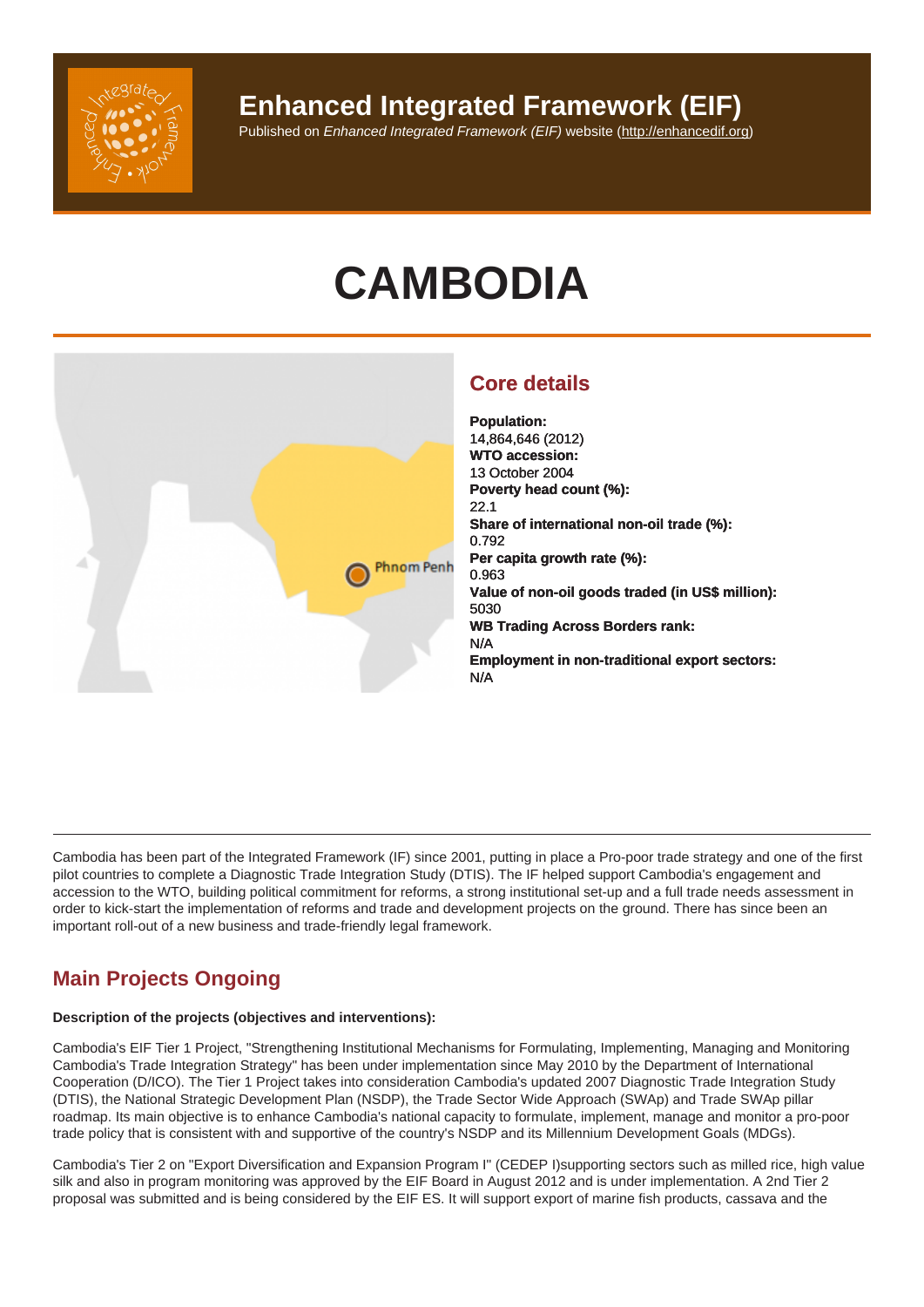hospitality industry (Royal Academy of Culinary Arts).

Under the Integrated Framework (IF), Cambodia has benefited from two Window II Projects including "Capacity-building for propoor trade reform" and "Trade-related assistance for development and equity".

#### **Main progresses to date:**

Overall, the EIF Tier 1 project has become a program and a platform for better mainstreaming of trade into national development plans through the DTIS Update and contribution to the Government Rectangular Strategy and National Strategic Development Plan 2014-2018. It contributes to the improved coordination and dialogue with Development Partners (DPs) on the country's trade development vision, the Aid for Trade (AfT) mid?term strategy and the results framework leading to an increase in AfT resources managed under the SWAp. The EIF programme also makes an effective contribution to reinforce the institutional set-up for the Trade SWAp or the NIAs.

The Trade SWAp was launched in 2008 based on the DTIS 2007 and serves as a national trade sector development plan. Various SWAp Pillar Working Groups and an Implementation Committee (IC) were set up and held regular meetings with support from the NIU to support the SWAp implementation both at technical and policy levels. A Trade SWAp Pillar Roadmap was validated in 2012 as a Medium?term Programme (MTP) and framework for donor coordination as well as a Monitoring & Evaluation (M&E) Framework for the Trade SWAp.

A trade chapter was included in the National Strategic Development Plan III (NSDP III) 2009-2013. Three out of five priorities of the NSDP III are directly linked to trade.

The new DTIS Update, to be fed into the National Strategic Development Plan IV (NSDP IV) 2013?2018 and Rectangular Strategy (2013-2018), has been prepared.

A trade mainstreaming agenda is developed in 2012 through rolling out an EIF trade mainstreaming module with support from the UNDP. This agenda focuses on integrated trade, competitiveness, sectorial strategies and regional integration. Furthermore, a SWAp communications strategy is developed and under implementation by the NIU.

The Tier 2 project, Cambodia Export Diversification and Expansion Program (CEDEP) Part I: Milled Rice, High Value Silk and Program Monitoring, was approved and has been under implementation since October 2012.

The Tier 2 project on CEDEP II on Fishery, Cassavas, Tourism and M&E is under preparation. The Trade Development Support Program (TDSP), or Multi-Donor Trust Fund for Trade Related Assistance in Cambodia (MDTF TRAC), was extended until 2015. The Asian Development Bank (ADB) took over the role of Donor Facilitator (DF) from UNDP from October 2012.

A Government-Private Sector Forum was established and chaired by the Prime Minister. Under the auspices of the Cambodian Chamber of Commerce, eight thematic working groups were established to facilitate the engagement of the private sector in trade policy related issues.

The Tier 1 project extension for 2 years was approved on July 17, 2013.

#### **Outlook:**

The implementation of the Tier 1 Phase 2 will focus on several items. First, strengthening the NIU sustainability and capacities to implement TRTA programmes and to effectively formulate projects for increased economic diversification. Second, maintaining a network of SWAp focal points in line Ministries working as an extended NIU, Third, servicing regular meetings of the SWAp Pillar Working Groups, Implementation Committee. Fourth, mainstreaming of trade in the policy dialogue and formulation and trade awareness?raising. Fifth, supporting the implementation of Tier 2 projects. Sixth, developing a communications plan and EIF awareness?raising. Seventh, sharing experience with other LDCs. Finally an M&E of the SWAp and TRTA project will be completed.

Cambodia is continuing to work on its 2nd DTIS update launched in the first quarter of 2013. It is expected that this DTIS be validated by the end of 2013. The elaboration of strategies for sustainability of NIU and Trade SWAp as well as for AfT resources mobilization is a key feature of the updated SWAP Road Maps.

# **Results**

Computerization of customs operations using ASYCUDA, management of standards to help exporters plus legal and regulatory reforms bringing customs into compliance with WTO obligations have had a significant impact on clearance of containers at the border, cutting the number of days required by over half between 2007 and 2010. This has also reduced the time to export from an average of 37 days in 2007 to 22 days in 2012 and the time to import from an average of 45 days in 2007 to 26 days in 2012 according to the World Bank's Doing Business Survey. Cambodia has since positively advanced 17 places in the "Ease of Doing Business" ranking from 150 in 2007 to 133 in 2013.

With EIF support, the Ministry of Commerce has championed raising awareness on the importance of trade facilitation, which has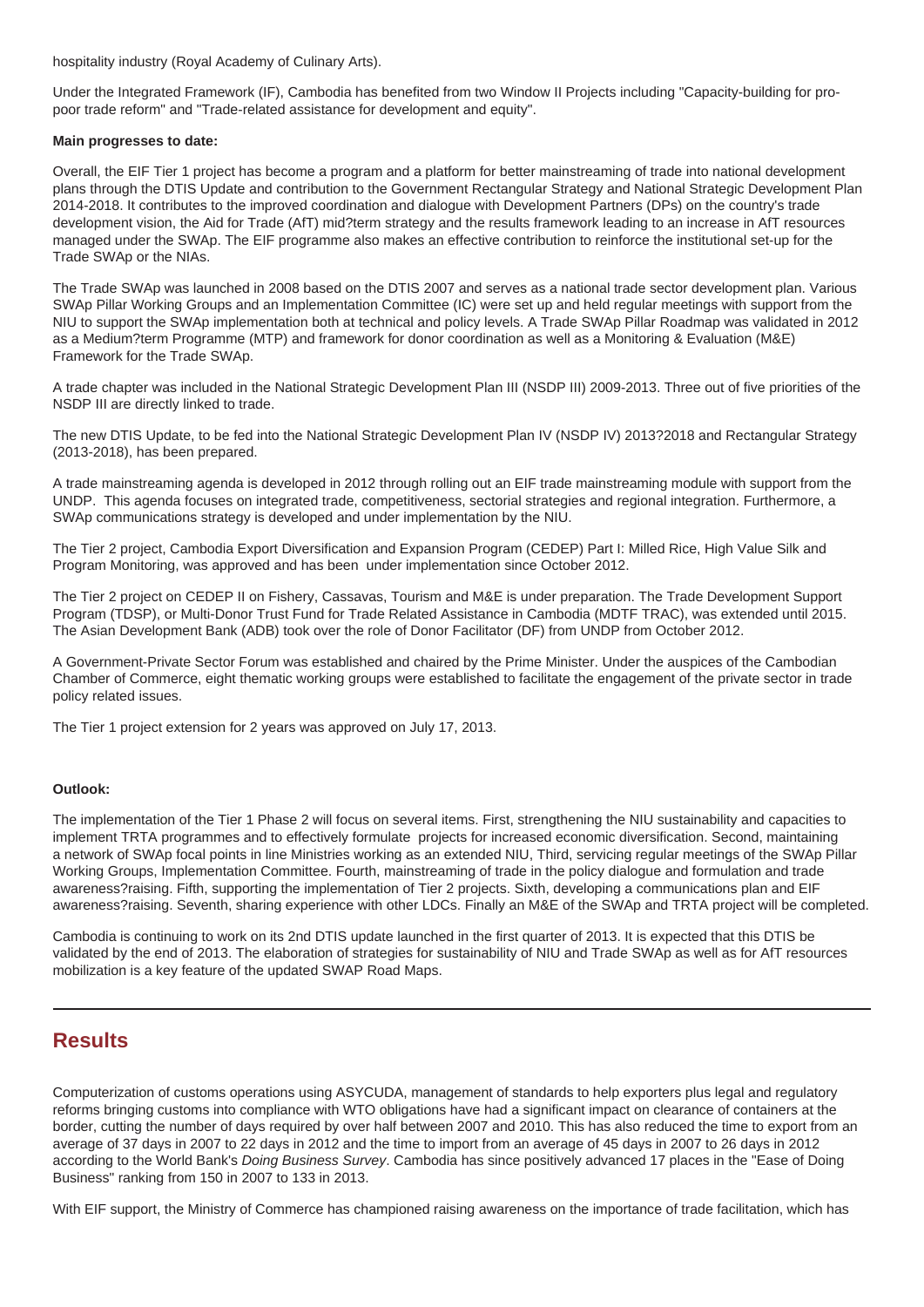facilitating trade. At the Sihanoukville Autonomous Port, this has led to an increase in productivity from operating 10 containers for each ship per hour to operating 30 containers per hour.

# Links

Ministry of Commerce, Trade Sector Wide Approach http://www.moc.gov.kh/tradeswap/ [1]

# State of implementation

| <b>TIER 1 OUTCOME AND INDICATORS</b>                                                                                                                          |                 |     |     |           |
|---------------------------------------------------------------------------------------------------------------------------------------------------------------|-----------------|-----|-----|-----------|
| Outcome 1: Sufficient institutional and management capacity built in Cambodia to formulate and implement trade-related<br>strategies and implementation plans |                 |     |     |           |
| Outcome 1 indicators                                                                                                                                          | <b>Baseline</b> | '10 | '11 | '12       |
| [O1.1: Support to NIAs (Y/N)                                                                                                                                  | No              | Yes | Yes | Yes       |
| [O1.2: DTIS Action Matrix (Date)                                                                                                                              | Yes             | Yes | Yes | <b>No</b> |
| [O1.3: Fiduciary capacity (1-5)                                                                                                                               |                 |     | 3   |           |
| [O1.4: Trade strategy updated (Y/N)                                                                                                                           | Yes             | Yes | Yes | Yes       |
| [O1.5: Trade Strategy quality (1-5)                                                                                                                           |                 | 3   |     | 2         |
| O1.6 Trade strategy implemented (1-5)                                                                                                                         |                 | 3   |     | 2         |

| Outcome 2 : Cambodia mainstreams trade into its national development strategies and plans |                 |      |      |     |
|-------------------------------------------------------------------------------------------|-----------------|------|------|-----|
| Outcome 2 indicators                                                                      | <b>Baseline</b> | '10  | '11  | '12 |
| [O2.1: Trade in the National Development Plan (1-5)]                                      |                 |      |      |     |
| O2.2: Trade in Productive Sector Strategies (Y/N)                                         | Yesl            | Yesl | Yesl | Yes |
| [O2.3: Public-Private Dialogue (1-5)                                                      |                 |      |      |     |

| Outcome 3: Coordinated delivery of trade-related resources (funding, TA, etc.) by donors and implementing agencies to implement<br>Cambodia's priorities following the adoption of the DTIS Action Matrix |                 |      |      |      |
|-----------------------------------------------------------------------------------------------------------------------------------------------------------------------------------------------------------|-----------------|------|------|------|
| Outcome 3 indicators                                                                                                                                                                                      | <b>Baseline</b> | '10l | '11  | 12   |
| 03.1: Annual joint sector implementation overview<br> (Y/N)                                                                                                                                               | Yesl            | Yesl | Yesl | Yesl |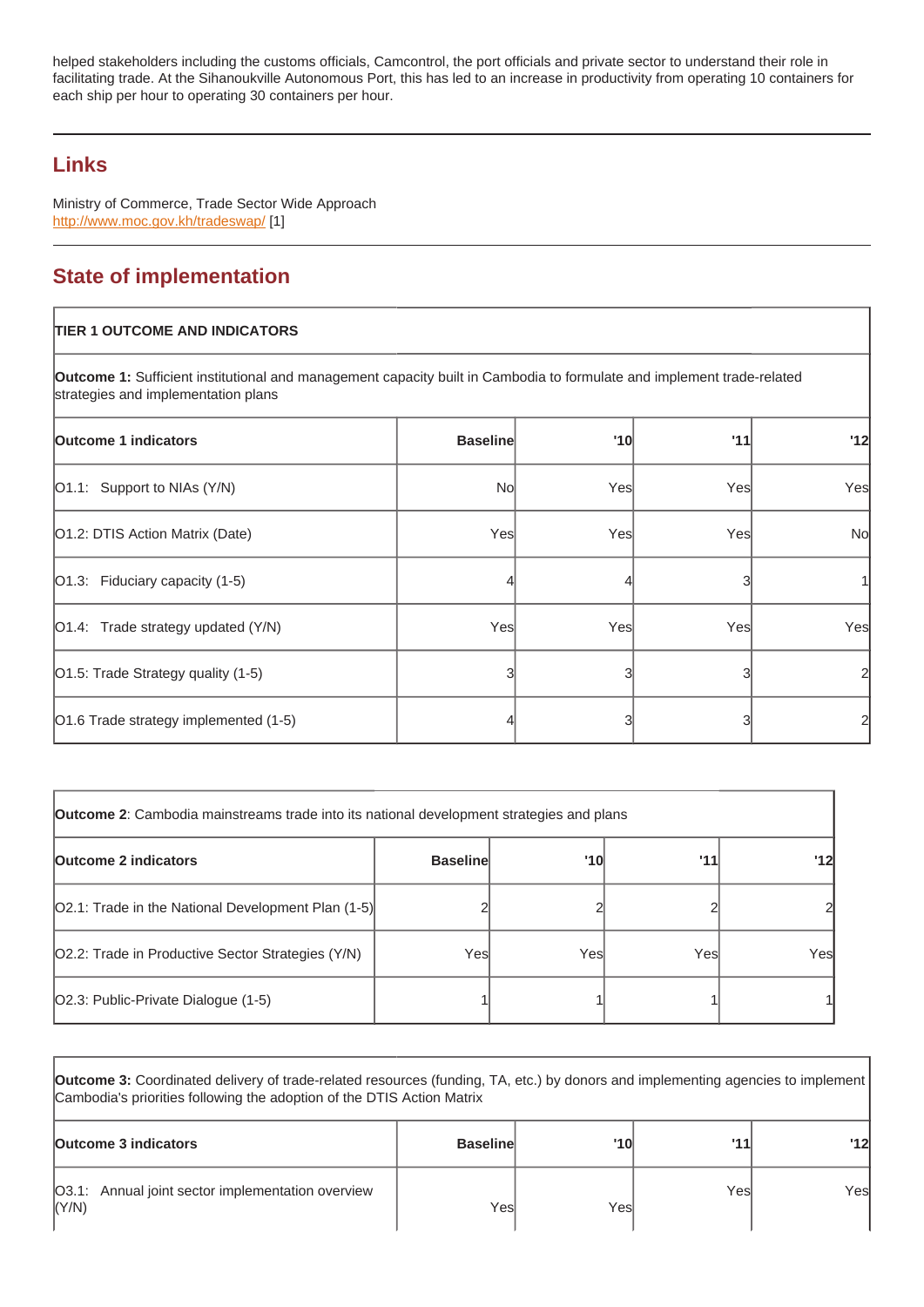| O3.2: Frequency of Government-Donor consultation<br>$ $ in trade $(1-5)$ |      |      |      |      |
|--------------------------------------------------------------------------|------|------|------|------|
|                                                                          |      |      |      |      |
| [O3.3: UN-CEB Cluster activities based on DTIS Action  <br>Matrix (Y/N)  | Yesl | Yesl | Yesl | Yes  |
| O3.4: Joint donor initiatives in trade (Y/N)                             | Yesl | Yesl | Yesl | Yesl |

| <b>Outcome 4:</b> Cambodia secures resources in support of initiatives that address DTIS Action Matrix priorities |                 |       |       |              |
|-------------------------------------------------------------------------------------------------------------------|-----------------|-------|-------|--------------|
| <b>Outcome 4 indicators</b>                                                                                       | <b>Baseline</b> | '10   | 111   | 12           |
| [O4.1: Medium-term Programme (1-5)                                                                                |                 |       |       |              |
| [O4.2: Government budget contribution (Y/N)                                                                       | <b>No</b>       | Nol   | Nol   | Yesl         |
| O4.4: Number and amount of projects funded from<br><b>DTIS Action Matrix (in US\$ million)</b>                    | (1.35)          | (1.5) | (3.1) | 24<br>(14.9) |

# **Financial information**

## **DTIS Update**

Starting date / End date 27/02/2013 Approved Budget 199,983 Board Approval Date 29/09/2009 Disbursement 199,983 Expenditure Reported 193,761 MOU Approval Date 25/02/2013 MOU Expiry Date 31/03/2014 Phase: Completed

# **NIA Support**

Starting date / End date 06/05/2010 Approved Budget 1,293,900 Board Approval Date 29/09/2009 Disbursement 1,174,606 Expenditure Reported 1,027,944 MOU Approval Date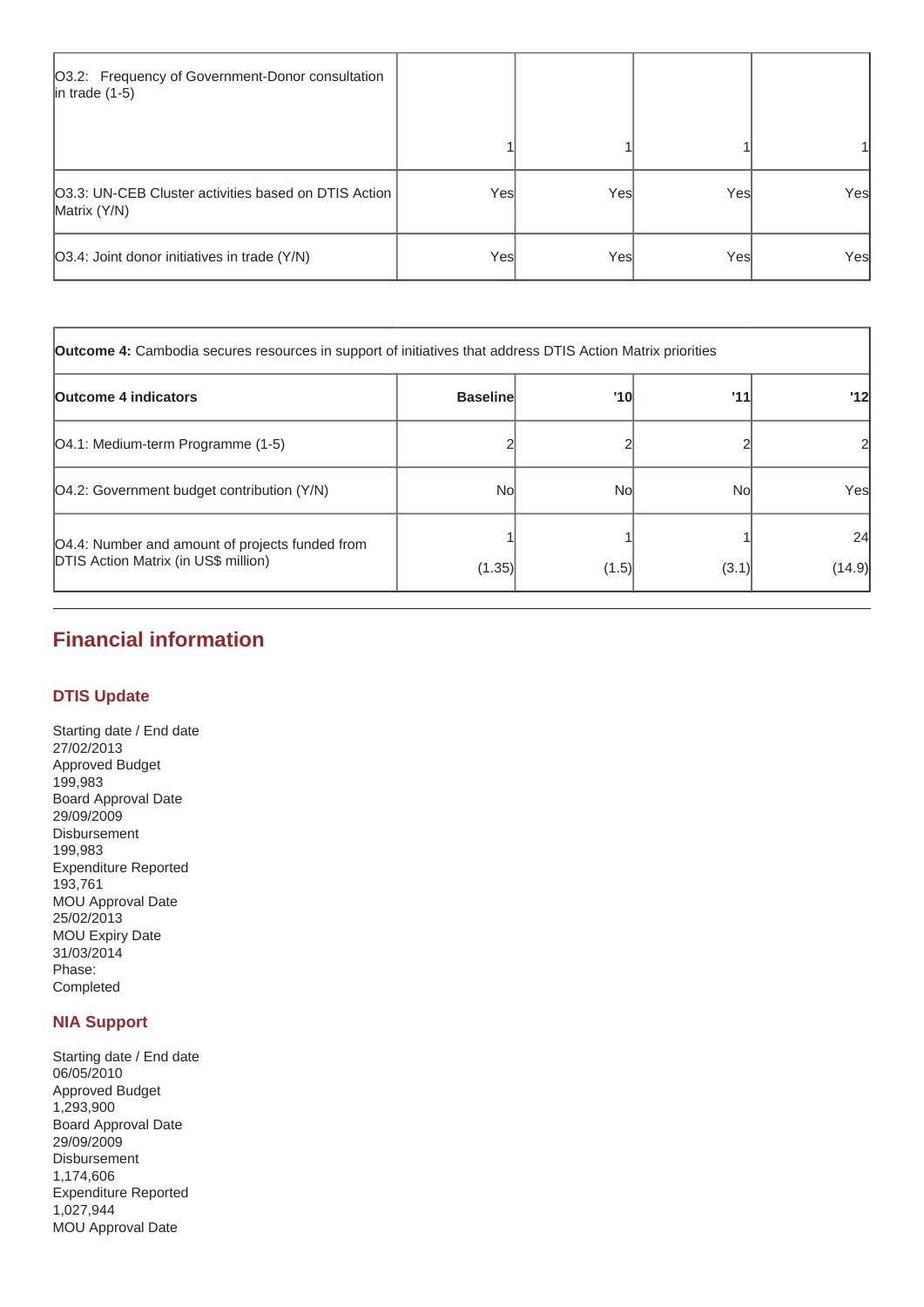## **Cambodia Export Diversification and Expansion Program (CEDEP) I - Evaluation Component**

Starting date / End date 20/12/2012 Approved Budget 290,520 Board Approval Date 06/08/2012 Disbursement 150,000 Expenditure Reported 67,193 MOU Approval Date 25/10/2012 MOU Expiry Date 24/10/2015 Phase: Implementation

## **Cambodia Export Diversification and Expansion Program (CEDEP) I - Silk Component**

Starting date / End date 27/09/2012 Approved Budget 1,004,347 Board Approval Date 06/08/2012 **Disbursement** 1,004,347 Expenditure Reported 826,254 MOU Approval Date 25/09/2012 MOU Expiry Date 24/09/2015 Phase: Implementation

## **Cambodia Export Diversification and Expansion Program (CEDEP) I - Rice Component**

Starting date / End date 24/01/2013 Approved Budget 1,112,847 Board Approval Date 06/08/2012 Disbursement 1,112,847 Expenditure Reported 297,365 MOU Approval Date 14/12/2012 MOU Expiry Date 31/12/2015 Phase: Implementation

## **Cambodia Export Diversification and Expansion Program (CEDEP) II - Evaluation Component**

Starting date / End date 14/11/2014 Approved Budget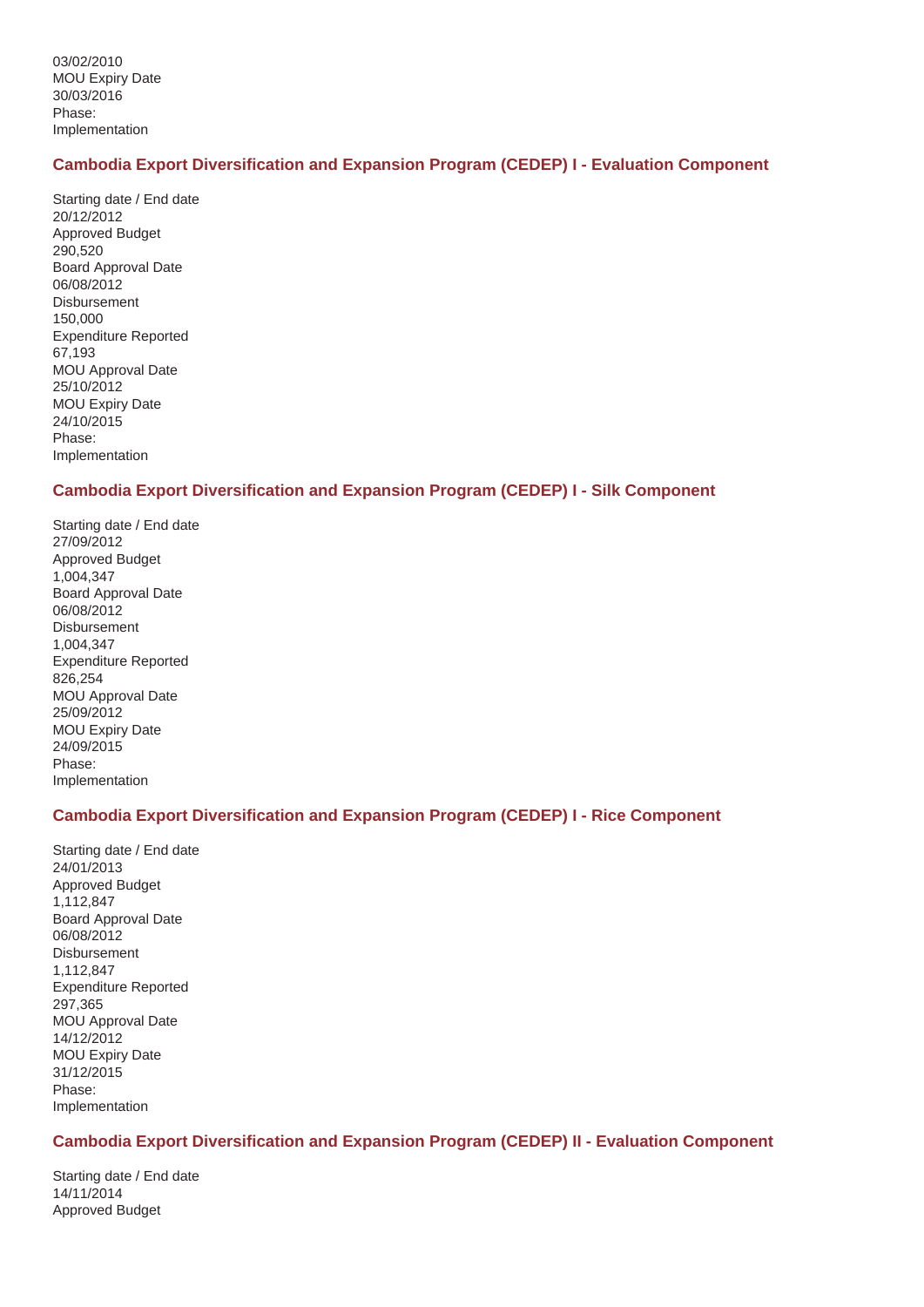347,610 Board Approval Date 13/01/2014 Disbursement 75,000 Expenditure Reported 1,180 MOU Approval Date 11/08/2014 MOU Expiry Date 10/08/2017 Phase: Implementation

## **Cambodia Export Diversification and Expansion Program (CEDEP) II - Cassava Component**

Starting date / End date 09/04/2014 Approved Budget 997,026 Board Approval Date 13/01/2014 Disbursement 600,000 Expenditure Reported 33,627 MOU Approval Date 08/04/2014 MOU Expiry Date 07/04/2017 Phase: Implementation

## **Cambodia Export Diversification and Expansion Program (CEDEP) II - Marine Fishery Component**

Starting date / End date 10/04/2014 Approved Budget 988,953 Board Approval Date 13/01/2014 Disbursement 400,000 Expenditure Reported 54,349 MOU Approval Date 07/04/2014 MOU Expiry Date 06/04/2017 Phase: Implementation

## **Cambodia Export Diversification and Expansion Program (CEDEP) II - Academy of Culinary Arts of Cambodia (ACAC) Component**

Starting date / End date Approved Budget 950,000 Board Approval Date 13/01/2014 Disbursement 0 Expenditure Reported 0 MOU Approval Date 15/07/2014 MOU Expiry Date 30/06/2017 Phase: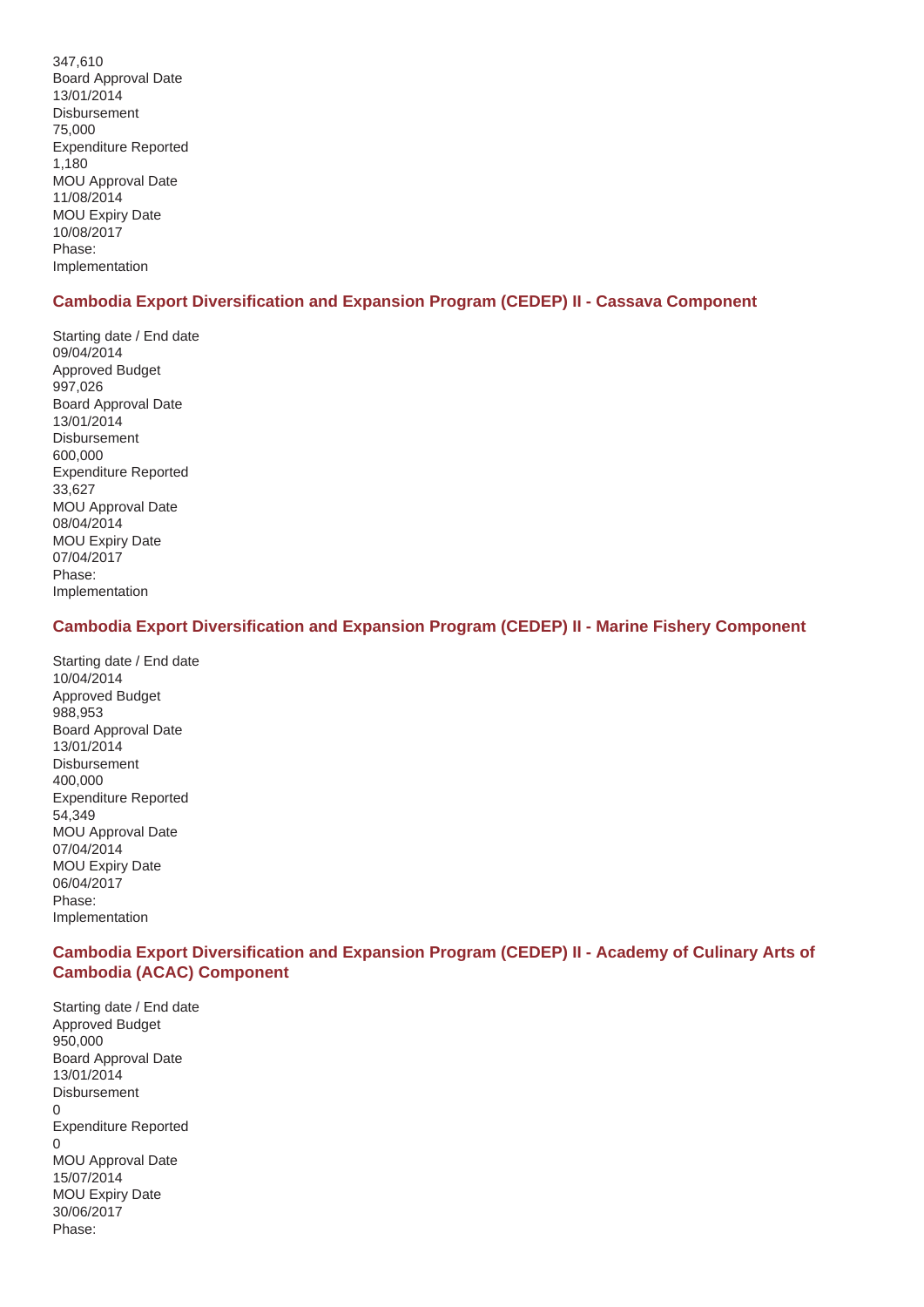# **Contact**

#### **Focal Point**

#### **H.E.Ms. Kamrang TEKRETH**

Secretary of State, Ministry of Commerce Lot 19-61, MOC Road (113B Road) Phnom Penh, Cambodia Tel: +855 23 21 03 65; +855 23 21 86 73

#### **EIF NIU Team**

**Mr. Chhieng PICH** Department of International Cooperation, Director, DoIC & NIU Director, TDSP Project Director Ministry of Commerce Minstry of Commerce Lot 19-61, MoC Road (113B Road), Phum Teuk Thla, Sangkat Teuk Thla, Khan Sen Sok Phnom Penh, Cambodia Tel: +855(0)23 866 064

#### **Donor Facilitator**

#### **Mr. Eric SIDGWICK**

Cambodia, Country Director Asiaan Development Bank No. 29 Suramarit Blvd. (268/19) Sangkat Chaktomuk Khan Daun Penh Phnom Penh, Cambodia Tel: +85523215805 **Mr. Jan HANSEN** Cambodia, Senior Country Economist Asian Development Bank No.29 Suramarit Blvd. (268/19) Sangkat Chaktomuk Khan Daun Penh Phnom Pehn, Cambodia Tel: +85523215805

#### **WB Contact**

#### **Mr. Julian CLARKE** Senior Economist The World Bank

- Phnom Penh, Cambodia Tel: +855 23 217 304

#### **Other**

# **Mr. Sven CALLEBAUT**

Adviser Aid for Trade, SWAp, EIF, Trade Capacity Assessment Ministry of Commerce Minitry of Commerce Phnom Penh, Cambodia Tel: +855 12 39 45 17 **Mr. Sokheng SIM** Department of International Cooperation, Acting Director, Department of International Cooperation Ministry of Commerce Lot 19-61, MoC Road (113B Road) Phum Teuk Thia Sangkat Teuk Thia, Khand Sen Sok Phnom Penh, Cambodia Tel: N/A **H.E.Mr. Sun CHANTHOL** Senior Minister Ministry of Commerce Lot 19-61, MOC Road (113B Road) Phum Teuk Thla Sangkat Teuk Thla, Khand Sen Sok Phnom Penh, Cambodia Tel: +855-23-866469